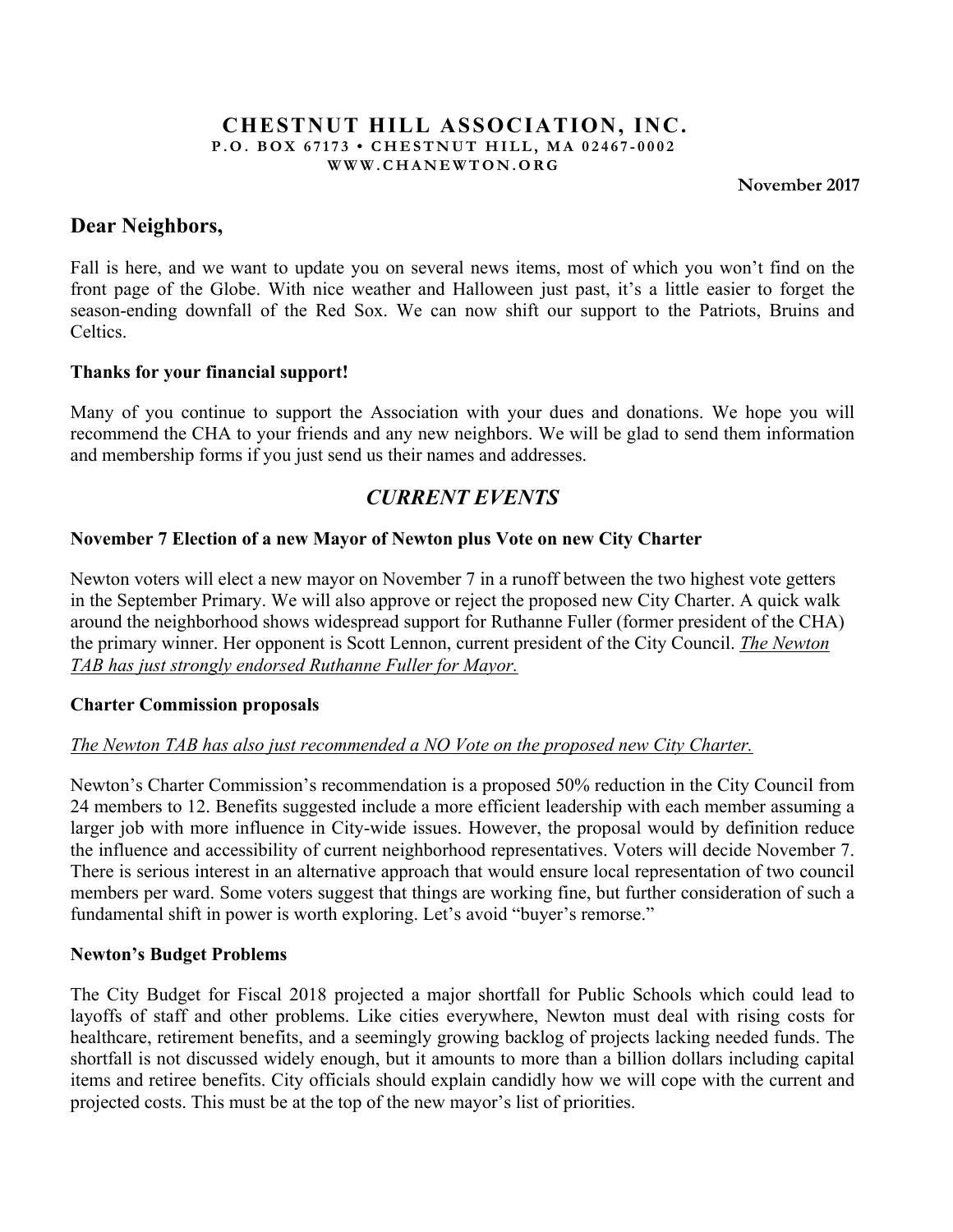#### **Accessory Apartments**

We'd like to see an update about "accessory apartments." There must be many long-term Newton residents who want like to downsize their living space without moving away. Converting part of their current homes to provide separate space for older family members might be one answer.

If this succeeds in providing additional housing in Newton, some might reasonably object to more construction and congestion. Other homeowners who have been renting out their spare rooms to students may need to register such "apartments" to comply with the new rules. If you want more info, see www.newtonma.gov and "Inspectional Services Department", or call 617-796-1060.

#### **Newton Public Schools Projects**

Two out of three major public school projects are finished as Zervas elementary school opened for classes in September. A total overhaul of Cabot School is moving ahead, scheduled to open in 2019.

### **Local Real Estate Update**

Recent mailings indicate that sales of single-family homes and condos continue strong in Newton and Brookline. Transactions are typically settled at or very close to listing prices, normally within a couple of points above or below. The numbers of days on the market range from 27 days for condos to 57 days for single-family homes. The mid-range prices attract the quickest sale, with single-family homes over \$2.million taking longer. Interest rates continue below 4%. Such rates are appealing to those contemplating a new kitchen, additions to the footprint or a total renovation.

# *In Other News*

#### **Boston College**

The BC football team is having better results this season, thanks to some powerful and talented new additions. With three straight wins in the recent weeks, they have raised their season to five wins to three losses. There are three remaining games: NC State at Chestnut Hill on November 11; Connecticut on November 18 at 7 p.m. *in Fenway Park*, Boston; and November 25 at Syracuse.

A big issue, and we mean BIG, is the construction now underway on Beacon Street of a mammoth new structure to house an indoor practice field for sports teams. What we used to know as Shea Field is now just a memory. This is just one of several BC projects underway in both Chestnut Hill and Brighton. We hope to corral some representatives from the college to bring us up to date on their plans. Stay tuned for more details and perhaps a meeting we can all attend. We need more info, timetable, and plans.

#### **Waban Hill Reservoir Progress**

Plans underway for the Waban Hill Reservoir (by Ward Street and Manet Road) will lead to further improvements for the five-acre site. The Friends of Waban Hill are planning the next phase of improvements for passive recreation, such as walking, bird watching, exercise, meditation, or child play. The entire area has been cleaned up, with lots of help from the Friends of Waban Hill and the Newton Parks & Recreation Department, the guardian of this special open space. More to come.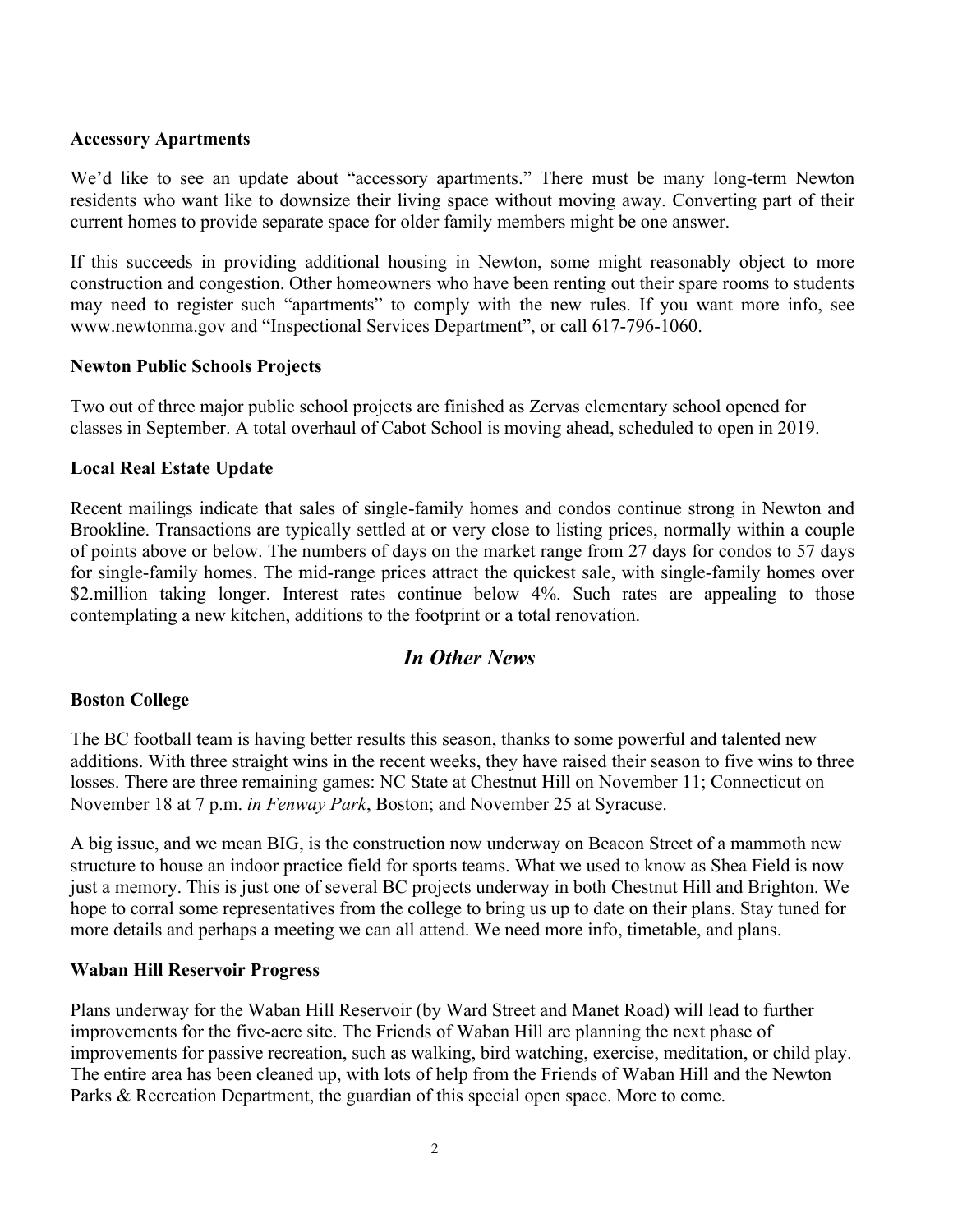### **Needham Street**

Traffic is never nice on Needham Street, and the current mammoth construction projects suggest that relief is a long way off. It's also odd that so much new retail space is coming online as "bricks and mortar" shopping is dying, thanks to the enormous growth in internet/online commerce. It could be a very long wait until there are no vacancies. Your roving reporter recently visited Copley Place in the heart of Boston, where in the most upscale stores (Tiffany, Louis Vuitton, Neiman-Marcus) actual customers were hard to spot even at lunchtime. Have you visited the Chestnut Hill Mall recently?!

# *Animal News*

### **New Landscaping Crew in the Old Deer Park**

Thanks to some great collaboration between the City's Conservation Commission, (Jennfier Steel in particular!), Parks & Recreation (forestry team) and local citizens, the former Deer Park, which closed many years ago when the last deer died, has a resident work crew of *30 goats.* These gentle creatures are on duty 24/7, cleaning up the undergrowth, invasive vines, poison ivy, low growth shrubs, and lots of other plant life. They are remarkably hard-working, easy to get along with, and well behaved. Thanks to Sean and Sonya Wilder, who own the adjacent property, the goats have plenty of water, and someone is there in case of trouble. Depending on the amount of progress accomplished, they may be there until mid-November.

# **Turkeys and Coyotes**

If you haven't seen wild turkeys around your home, consider yourself lucky. We've had 12-15 at one time, young boys, girls, and chicks in one big family. (Lots of hens but usually only one leading man.) They are very unafraid and noisy and if you don't chase them away, they will sleep on your car or your garage roof. The longer you allow them to stay, the longer they will. They can hurt you if you give them a chance, and small children should not approach them. Their claws and spurs are dangerous.

The coyotes are less obvious but they are still nearby. We're trying to encourage the coyotes to organize a big Thanksgiving turkey dinner. The nesting/breeding season for coyotes is late winter. When new litters are born, the parents are especially hungry, looking for food to feed their babies. Watch out for your dogs and cats (and other small pets) because coyotes are more aggressive when there are many more mouths to feed. Recent research has discovered that many of the Eastern Coyotes are inbred with wolves from the North and West. They are highly mobile, travel long distances overnight, and have learned to look both ways before crossing busy streets, e.g., Hammond Street.

# **Off-leash Dog Parks are Happy Parks in Newton**

Of seven current off-leash dog parks, our favorite is McGrath Park, located just off Washington Street in West Newton, near the Commonwealth Avenue intersection. It is small, completely fenced in, has free parking right next to the athletic fields, and is open daily from dawn to dusk. Special tags are available for an extra fee at City Hall. Bring your dog out to play! You will both have fun.